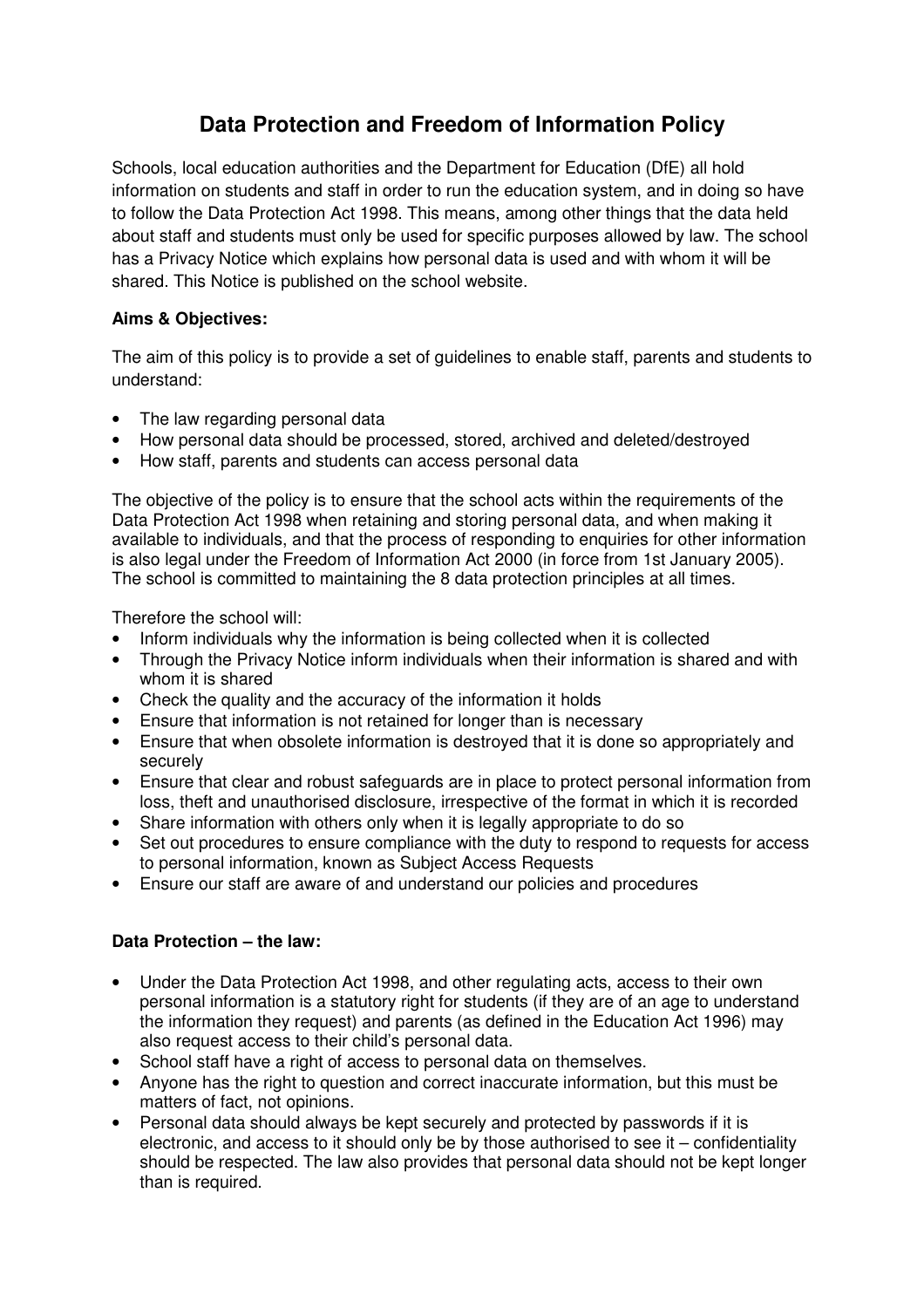- Third party data (information about someone other than the requesting individual) should in general only be provided with their permission unless the law requires otherwise.
- The named person with overall responsibility for personal data within the school is the Head Teacher.

### **Processing, storing, archiving and deleting personal data:**

- Personal data and school records about students are confidential to the child. The information can be shared appropriately within the professional working of the school to enable the school to make the best educational provision for the child. The law permits such information to be shared with other educational establishments when students change schools.
- School records for a child will be kept for 7 years after the child leaves the school with the exception of their name, date of birth and exam results for use for references and destination data, or until the child reaches 25 years of age (whichever is greater) and examination records the same. Student names and contact details will be retained to support and promote the alumni community.
- Data on staff is sensitive information and confidential to the individual, and is shared, where appropriate, at the discretion of the Head Teacher and with the knowledge, and if possible the agreement of the staff member concerned.
- Employment records form part of a staff member's permanent record. Permanent records will be deleted after 7 years except where the law requires it. Interview records, CV's and application forms for unsuccessful applicants are kept for 6 months.
- All formal complaints made to the Head Teacher or School Governors will be kept for at least seven years in confidential files, with any documents on the outcome of such complaints. Individuals concerned in such complaints may have access to such files subject to data protection and to legal professional privilege in the event of a court case.

### **Accessing personal data:**

- A child can request access to his/her own data. The request is not charged and does not have to be in writing. The staff will judge whether the request is in the child's best interests, and that the child will understand the information provided. They may also wish to consider whether the request has been made under coercion.
- A parent can request access to or a copy of their child's school records and other information held about their child. The request must be made in writing. There is no charge for such requests on behalf of the child, but there may be a charge of 20p per page for photocopying records. Staff should check, if a request for information is made by a parent, that no other legal obstruction (for example, a court order limiting an individual's exercise of parental responsibility) is in force.
- Parents should note that all rights under the Data Protection Act to do with information about their child rest with the child as soon as they are old enough to understand these rights. This will vary from one child to another, but, as a broad guide, it is reckoned that most children will have a sufficient understanding by the age of 12. Parents are encouraged to discuss and explain any request for information with their child if they are aged 12 or over.
- Separately from the Data Protection Act, The Education (Pupil Information)(England) Regulations 2005 provide a student's parent (regardless of the age of the student) with the right to view, or to have a copy of, their child's educational record at the school. Parents who wish to exercise this right must apply to the school in writing.
- For educational records (unlike other personal data; see below) access must be provided within 15 school days, and if copies are requested, these must be supplied within 15 school days of payment.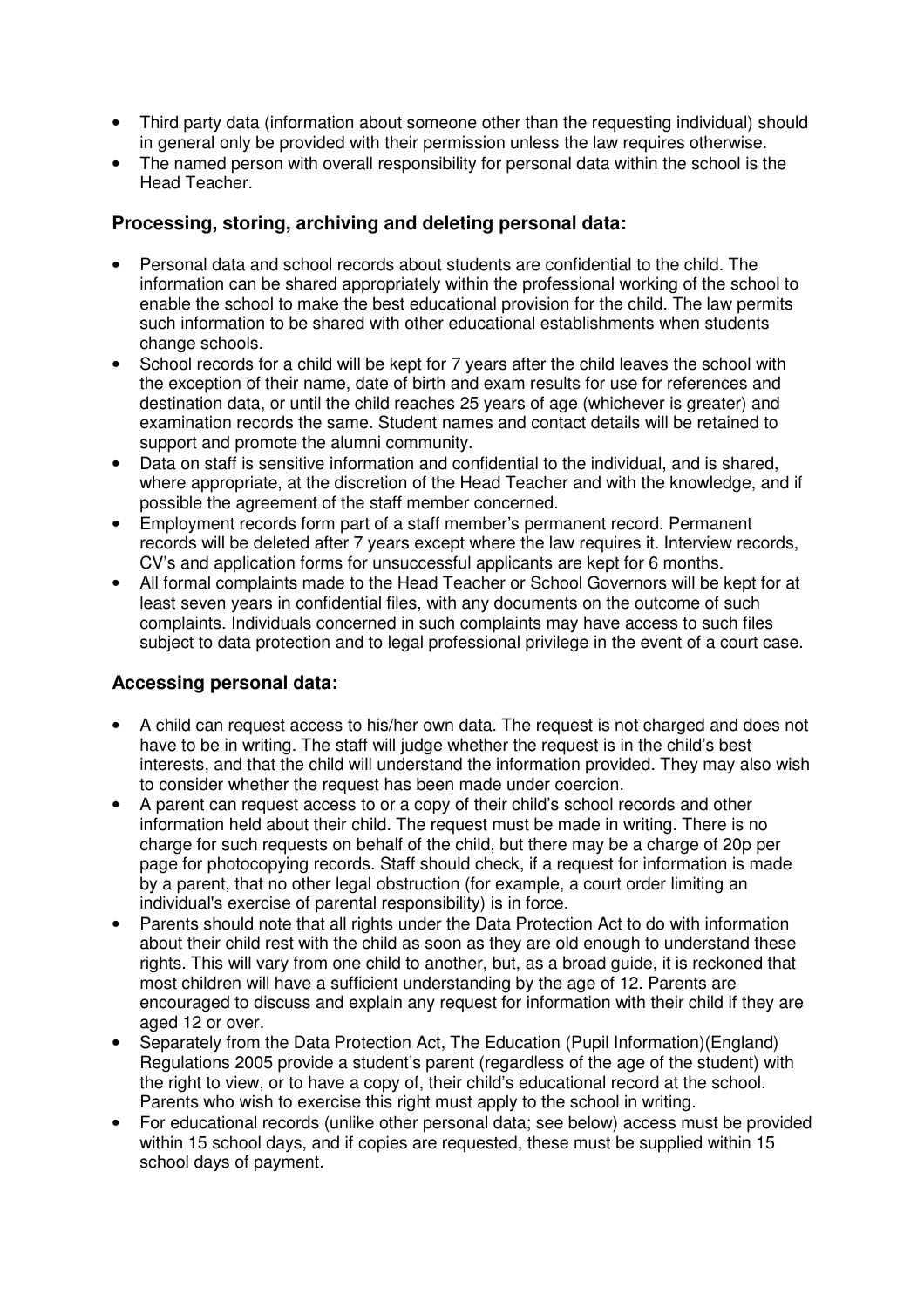- A member of school staff can request access to their own records at no charge, but the request must be made in writing. The member of staff has the right to see their own records, and to ask for copies of the records. There is no charge for copies of records.
- The law requires that all requests for personal information are dealt with within 40 days of receipt except requests for educational records (see above). All requests will be acknowledged in writing on receipt, and access to records will be arranged as soon as possible. If awaiting third party consents, the school will arrange access to those documents already available, and notify the individual that other documents may be made available later.
- In all cases, should third party information (information about another individual) be included in the information the staff will try to obtain permission to show this information to the applicant. If third party permission is not obtained the person with overall responsibility should consider whether the information can still be released.
- Personal data should always be of direct relevance to the person requesting the information. A document discussing more general concerns may not be defined as personal data.
- From  $1<sup>st</sup>$  January 2005, when the Freedom of Information Act came into force, a request for personal information can include unstructured as well as structured records – for example, letters, emails etc. not kept within an individual's personal files, or filed by their name, but still directly relevant to them. If these would form part of a wider record it is advisable to file these within structured records as a matter of course and to avoid excessive administrative work. These can be requested if sufficient information is provided to identify them.
- Anyone who requests to see their personal data has the right to question the accuracy of matters of fact within the data, and to ask to have inaccurate information deleted or changed. They may also question opinions, and their comments will be recorded, but opinions do not need to be deleted or changed as a part of this process.
- The school will document all formal individual requests for personal information with details of who dealt with the request, what information was provided and when, and any outcomes (letter requesting changes etc.) This will enable staff to deal with a complaint if one is made in relation to the request.

# **Freedom of Information Act**

All schools should have a 'publication scheme' – essentially a formal list of the types of nonpersonal information which the school produces or holds, and which is readily accessible to staff, students and parents or other enquirers.

### **Freedom of Information Publication Scheme**

- Academy Instruments of Government
- Admissions Arrangements
- Annual Report
- Audited Accounts
- Budget for the current financial year
- Curriculum
- Disability Provision/Public Sector Equality Duty
- Ethos Statement
- Governing Body Membership List
- Location and contact information
- Minutes of Governors' Meetings
- Ofsted Report
- Performance including links to the DfE Performance Tables
- Policies including Behaviour, Charging, SEN